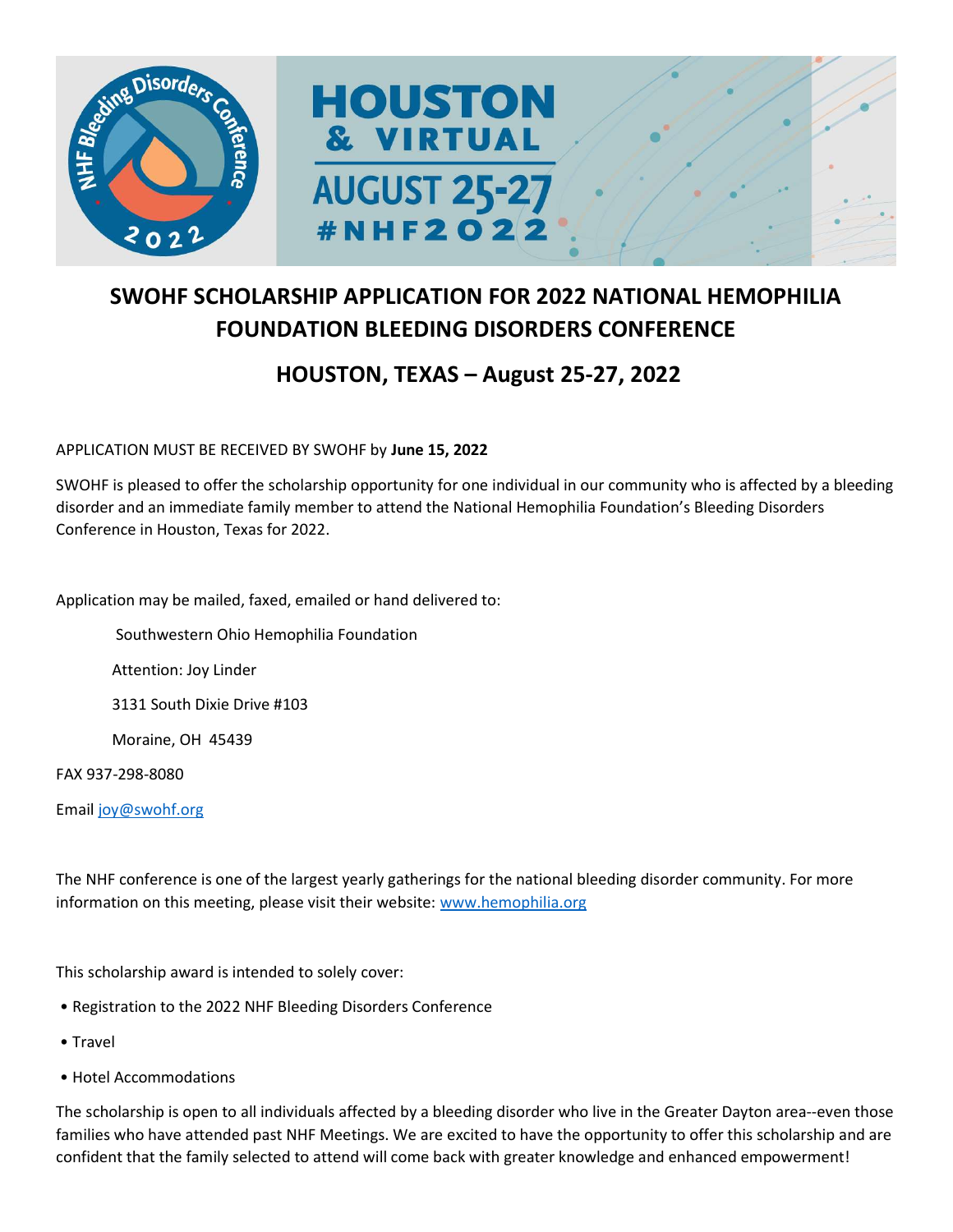

# **SWOHF SCHOLARSHIP APPLICATION**

### NATIONAL HEMOPHILIA FOUNDATION BLEEDING DISORDERS CONFERENCE

| Date of Birth/Age of Applicant: _____________________                                                |
|------------------------------------------------------------------------------------------------------|
| Name, Relationship and Date of Birth of Immediate Family Member Attending with Applicant:            |
| DOB: 2000                                                                                            |
|                                                                                                      |
|                                                                                                      |
|                                                                                                      |
|                                                                                                      |
|                                                                                                      |
| Have you ever attended an NHF Annual Meeting or NHF Washington Days? ______________________________  |
| Have you ever received a scholarship to attend NHF Annual Meeting? _________________________________ |

# PLEASE ANSWER THE FOLLOWING QUESTIONS (Use additional paper if more space is needed)

1. Why is it important for you and your family to attend NHF's Bleeding Disorders Conference?

2. What do you hope to gain by attending NHF's Bleeding Disorders Conference?